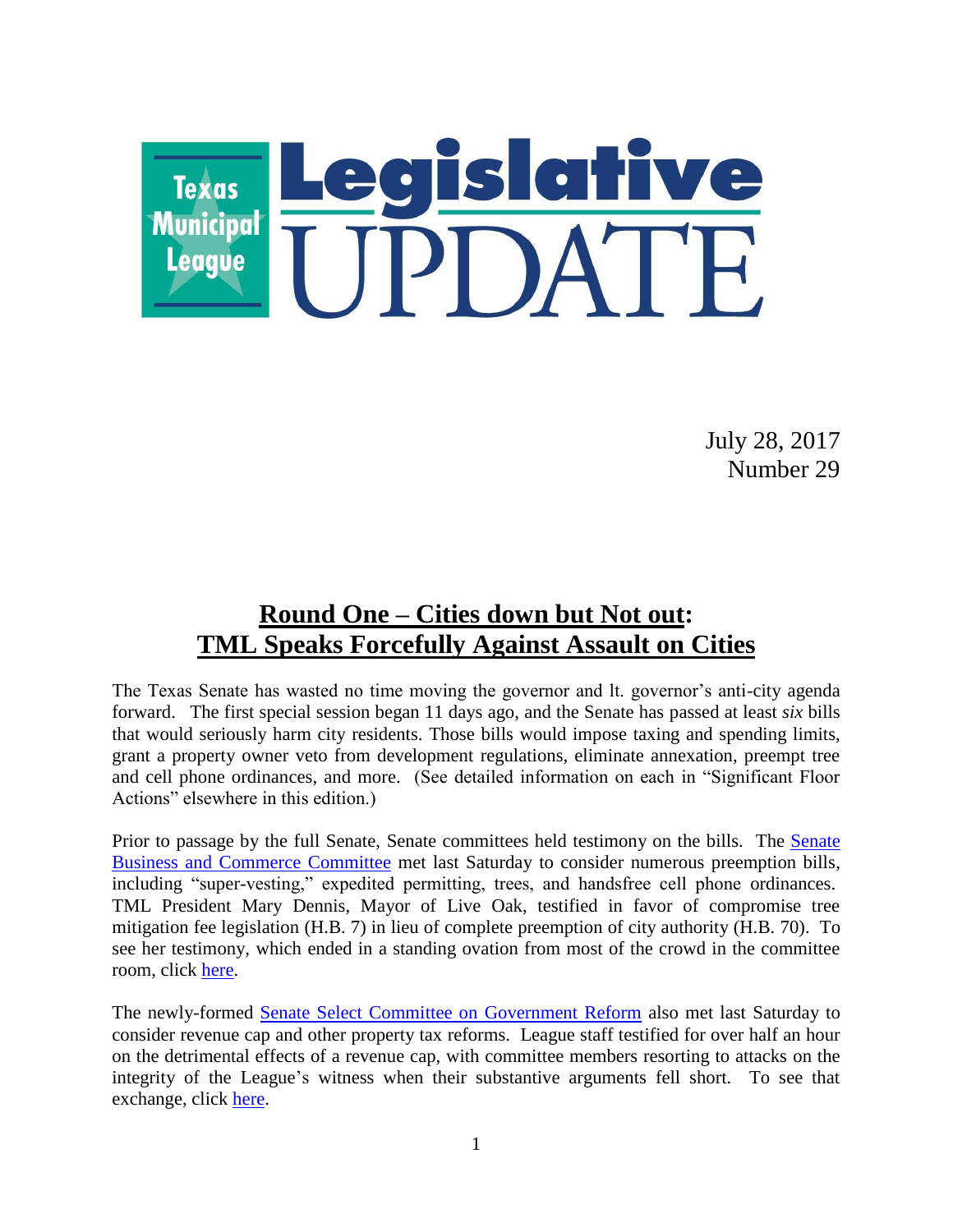The [Senate State Affairs Committee](http://www.senate.texas.gov/cmte.php?c=570) met last Sunday to consider annexation limitations (S.B. 6). League staff and numerous city officials testified about the detrimental affects that annexation restrictions would have on the Texas economy. To see the League testimony, click [here.](https://vimeo.com/227092302)

All these harmful ideas are now in the hands of the Texas House. City officials who oppose any or all of them should contact their House member immediately.

## **2017 Public Sector Lobby Organization Rankings**

This past February, lobby "power rankings" from the longtime *[Capitol Inside](http://www.capitolinside.com/)* website were released. Once again, the Texas Municipal League ranked first amongst public sector lobbying organizations. Here's the entire list in rank order:

- 1. Texas Municipal League
- 2. Texas Conference of Urban Counties
- 3. Combines Law Enforcement Association of Texas
- 4. Texas Municipal Police Association
- 5. County Judges and Commissioners Association
- 6. Texas Association of Counties
- 7. Texas Association of School Administrators
- 8. Texas Association of School Boards
- 9. Texas Classroom Teachers Association
- 10. Texas American Federation of Teachers
- 11. Association of Texas Professional Educators
- 12. Texas District and County Attorneys Association
- 13. Texas Department of Public Safety Officers Association
- 14. Texas Public Employees Association

### **TML Names Legislator of the Week for Special Session**

Representative Diego Bernal is the TML Legislator of the Week for the second week of the first called special session. He represents House District 123, which includes San Antonio, Castle Hills, and Balcones Heights.



First elected to the House of Representatives in February 2015, Representative Bernal currently serves as the Vice-Chairman of the House Committee on Public Education and is also a member of the House Urban Affairs Committee. Representative Bernal previously served on the San Antonio City Council, which gives him an understanding of matters that affect cities.

During an Urban Affairs Committee hearing this week, Representative Bernal came to the defense of several city witnesses. One member of the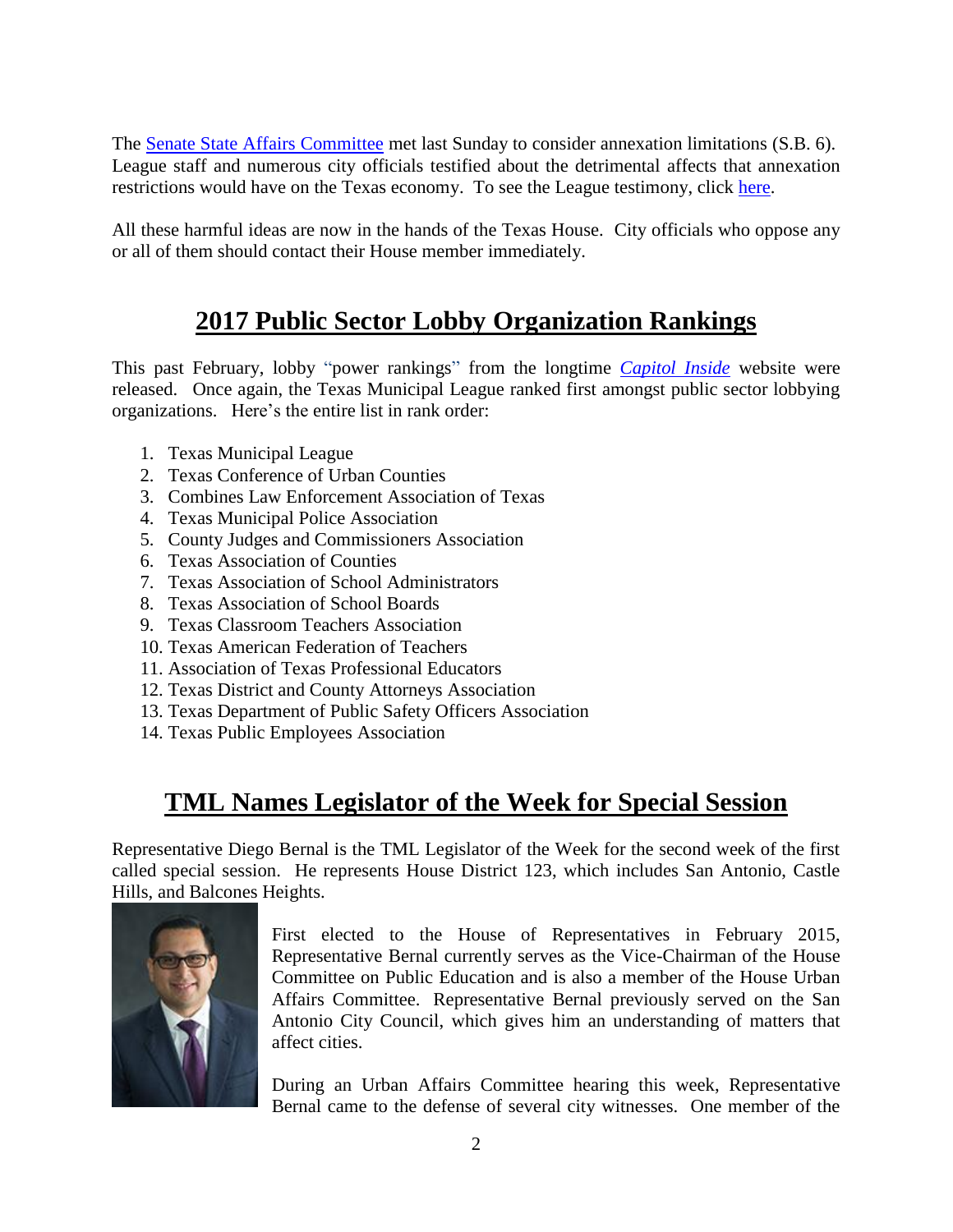committee sought to assert the legislature's "supremacy" over cities. Representative Bernal pointed out that, just because the legislature can preempt cities, that doesn't mean that it should. To watch his five minute response in defense of city officials, click [here.](https://vimeo.com/227089231)

We hope that city leaders across Texas, and particularly those in Representative Bernal's district, will express their appreciation to this outstanding leader.

### **Significant Committee Actions**

**1H.B. 7 (Phelan),** relating to a tree planting credit to offset tree mitigation fees imposed by a municipality. Reported from the House Urban Affairs Committee. As reported, the bill would:

- 1. a city that imposes a tree mitigation fee for tree removal that is necessary for development or construction on a person's property must allow that person to apply for a credit for tree planting under this section to offset the amount of the fee.
- 2. an application for a credit under (1), above, must be in the form and manner prescribed by the city.
- 3. to qualify for a credit under the bill, a tree must be: (a) planted on property for which the tree mitigation fee was assessed or mutually agreed upon by the city and the person planting the tree; and (b) at least two inches in diameter at the point on the trunk 4.5 feet above ground.
- 4. for purposes of determining a mutually agreed upon planting location, the city and the person planting the tree may consult with an academic organization, state agency, or nonprofit organization to identify an area for which tree planting will best address the science-based benefits of trees and other reforestation needs of the city.
- 5. the amount of a credit provided to a person under the bill must be: (a) applied in the same manner as the tree mitigation fee assessed against the person; and (b) at least 50 percent of the amount of the tree mitigation fee assessed against the person.
- 6. as long as the municipality meets the requirement to provide a person a credit under (1), above, the bill does not affect the ability of or require a city to determine: (a) the size, number, and type of trees that must be planted to receive a credit under the bill, except as provided by (3)(b), above; (b) the requirements for tree removal and corresponding tree mitigation fees, if applicable; or (c) the requirements for tree planting methods and best management practices to ensure that the tree grows to the anticipated height at maturity.
- 7. the bill does not apply to property within five miles of a federal military base in active use as of September 1, 2017.

**1H.B. 111 (Murphy),** relating to general obligation bonds issued by political subdivisions. Reported from the House Committee on Investments and Financial Services. As reported, the bill would: (1) require a political subdivision to include any sample ballot prepared for a general obligation bond election to be prominently posted on the political subdivision's website during the 21 days before the election along with the election order, notice of the election, and contents of the proposition, if the political subdivision maintains a website; (2) provide that at an election at which a political subdivision submits a proposition to the voters to approve the issuance of general obligation bonds, the entity that establishes early voting polling places may not establish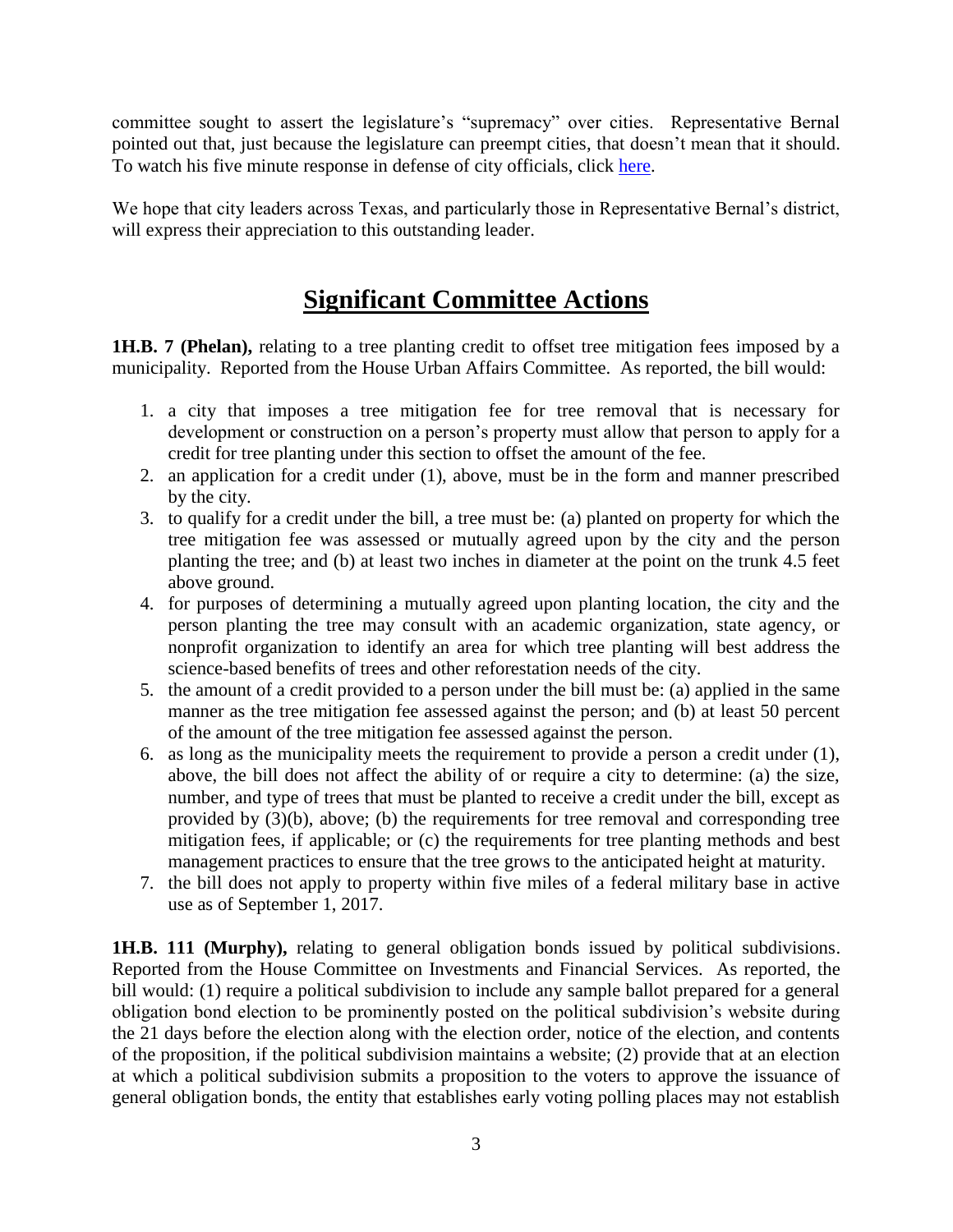the polling places with the intent to affect the outcome of the election; (3) provide that a political subdivision may not issue general obligation bonds to purchase, improve, or construct improvements or to purchase personal property if the weighted average maturity of the issue of bonds to finance the improvements or personal property exceeds 120 percent of the reasonably expected weighted average economic life of the improvements or personal property financed with the issue of bonds; (4) provide that a political subdivision may use the unspent proceeds of issued general obligation bonds only: (a) for the specific purpose for which the bonds were authorized; (b) to retire the bonds; or (c) for a purpose other than the specific purpose for which the bonds were authorized if: (i) the specific purpose is accomplished or abandoned; and (ii) a majority of the votes cast in an election held in the political subdivision approve the use of the proceeds for the proposed purpose; (5) require the election order and the notice of the election for an election authorized to be held under  $(4)(c)$  to state the proposed purpose for which the bond proceeds are to be used; and (6) require a political subdivision to hold the election under (4)(c) in the same manner as an election to issue bonds in the political subdivision.

### **Significant Floor Actions**

*\*Note: Because of the haste with which Senate Committees considered and voted out bills (in spite of significant opposition testimony), and how quickly the Senate approved those bills, there are no Senate bills in the "Significant Committee Actions" section in this editon. City officals concerned with the bills below should focus their efforts on the Texas House.*

**1S.B. 1 (Bettencourt)**, relating to ad valorem taxation. Passed the Senate. As passed, the bill would, of primary importance to cities:

- 1. adjust the property tax rollback rate in the following ways: (a) define "small taxing unit" means a taxing unit, other than a school district, for which the sum of property tax proposed to be collected for the tax year and sales and use tax projected to be received from the state comptroller during the fiscal period is \$20 million or less; (b) maintain an eight percent rollback rate for all small taxing units (However, see Sections 2 and 3, below); (c) for a taxing unit other than a small taxing unit, provide for a rollback rate of four percent; and (d) provide that the governing body of a taxing unit other than a small taxing unit may direct the designated officer or employee to calculate the rollback tax rate of the unit in the manner provided for a small taxing unit if any part of the unit is located in an area declared a disaster area during the current tax year by the governor or by the president of the United States;
- 2. provide that any adopted rate of a taxing unit exceeding the applicable rollback rate would subject the taxing unit to an automatic rollback election held on the November uniform election date in the applicable tax year, at which the voters would determine whether or not to reduce the tax rate adopted for the current year to the rollback rate;
- 3. require all small taxing units to hold an election on the May uniform election date in 2018 for the purpose of allowing the voters in the taxing unit to determine whether the law governing a taxing unit other than a small taxing unit (four percent rollback rate plus automatic rollback elections) shall apply to the taxing unit; and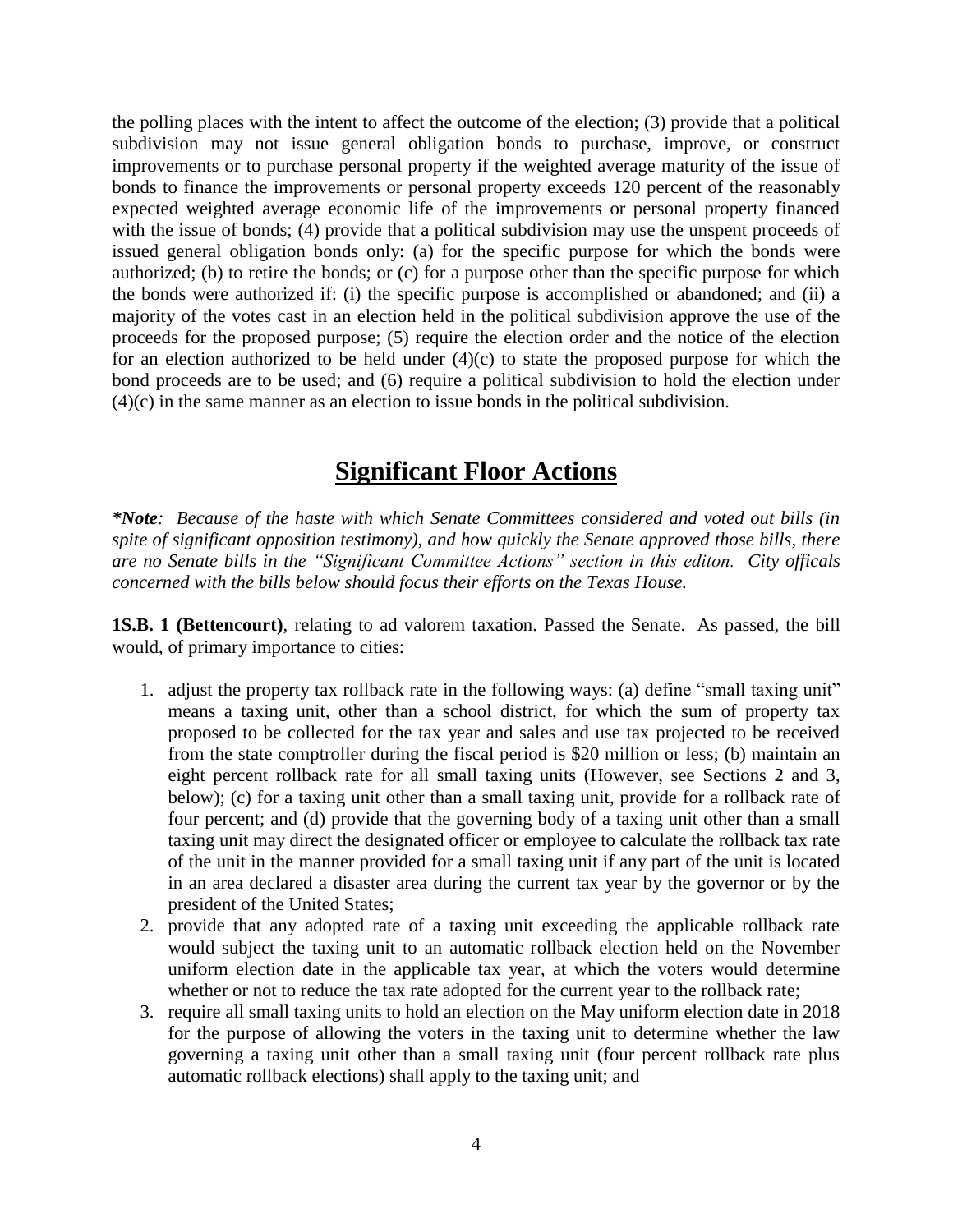4. make numerous calendar changes to the property tax appraisal, collection, and ratesetting process in order to have property tax rollback elections for taxing units other than small taxing units on the November uniform election date.

**1S.B. 3 (Kolkhorst)**, relating to the regulation of certain facilities and activities of political subdivisions. Passed the Senate. This is the "bathroom bill." As passed, it would provide – among other things – that each multiple-occupancy restroom, shower, and changing facility of a political subdivision, must be designated for and used only by persons of the same sex as stated on a person's birth certificate or driver's license, personal identification certificate, or license to carry a handgun, issued to the person by the Department of Public Safety of the State of Texas.

**1S.B. 6 (Campbell)**, relating to municipal annexation. Passed the Senate. As passed, this bill would completely rewrite the Municipal Annexation Act to severely curtail the ability of cities to annex property. Generally, the bill would provide that:

- 1. A "Tier 1 county" means a county with a population of less than 125,000.
- 2. A "Tier 2 county" means a county with a population of 125,000 or more.
- 3. A "Tier 1 municipality" means a municipality wholly located in one or more tier 1 counties that proposes to annex an area wholly located in one or more tier 1 counties.
- 4. A "Tier 2 municipality" means a municipality: (a) wholly or partly located in a tier 2 county; or (b) wholly located in one or more tier 1 counties that proposes to annex an area wholly or partly located in a tier 2 county.
- 5. A tier 2 municipality is authorized to annex an area with a population of 200 or more only if the following conditions are met, as applicable: (a) the city holds an election in the area proposed to be annexed at which the qualified voters of the area may vote on the question of the annexation and a majority of the votes received at the election approve the annexation; and (b) if the registered voters of the area do not own more than 50 percent of the land in the area, the city obtains consent to annex the area through a petition signed by more than 50 percent of the owners of land in the area.
- 6. A tier 2 municipality may annex an area with a population of less than 200 only if the city obtains consent to annex the area through a petition signed by more than 50 percent of the registered voters of the area, or if the voters don't own more than 50 percent of the land in the area, the petition must be signed by the owners of more than 50 percent of the land in the area.
- 7. A city may annex for full or limited purposes any part of the area located within one-half mile of the boundaries of a military base in which an active training program is conducted only if the city and the military base enter into a memorandum of agreement to establish provisions to maintain the compatibility of the city's regulation of land in the area with the military base operations following the annexation.

**1S.B. 7 (Hughes)**, relating to payroll deductions for state and local government employee organizations. Passed the Senate. As passed, the bill would: (1) prohibit the state or a political subdivision of the state from deducting or withholding from an employee's salary or wages payment of dues or membership fees to a labor organization or other similar entity, including a trade union, labor union, employees' association, or professional organization; and (2) except from the prohibition in (1) certain fire, police, and emergency medical services personnel.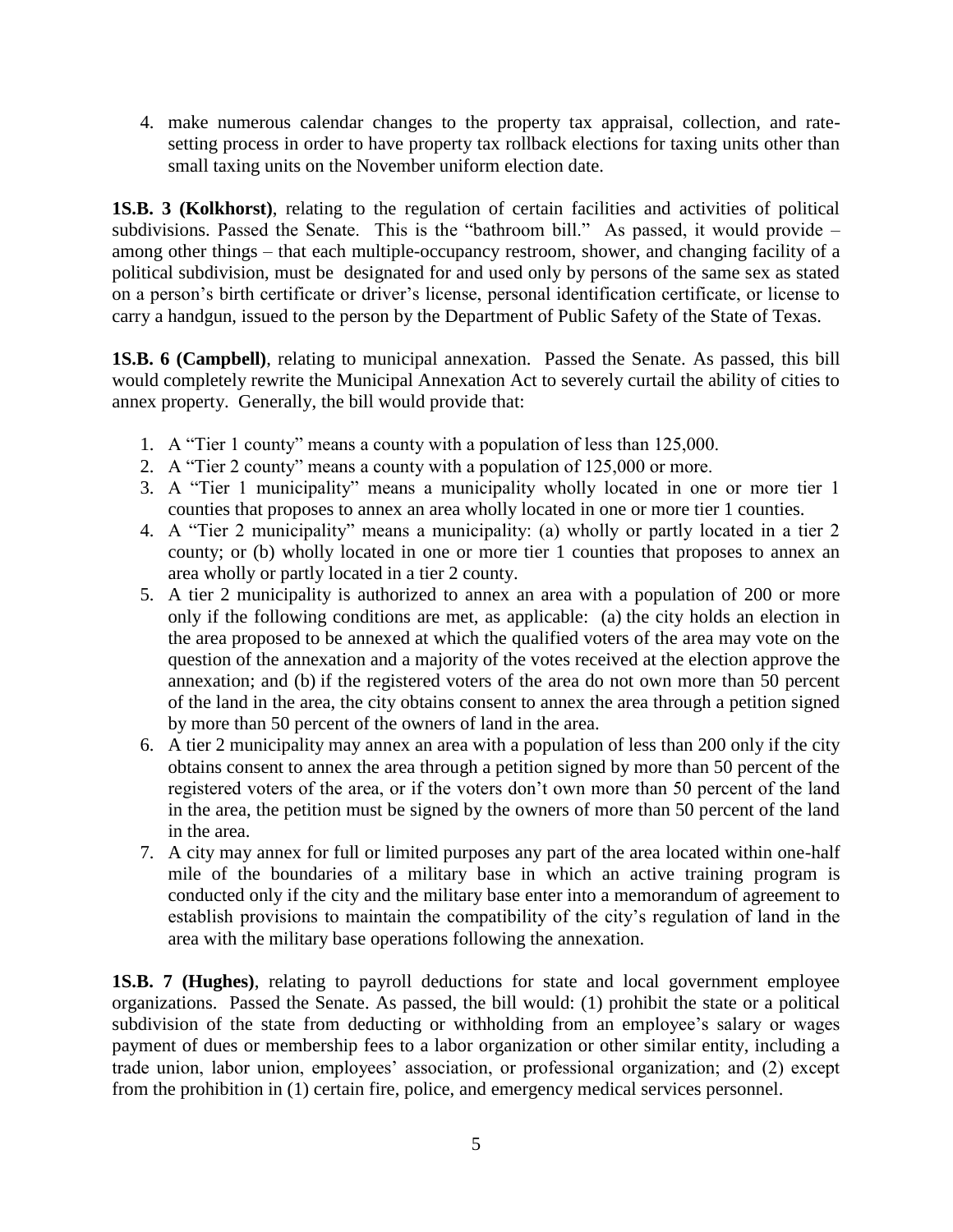**1S.B. 13 (Burton),** relating to the issuance of a permit by a political subdivision. Passed the Senate. This bill mandates an expedited permitting process for city permits. As passed, the bill would - among many other things, provide that:

- 1. Not later than the 30th day after the date an application for a permit is submitted, the city must: (a) grant or make a preliminary determination to deny the permit; (b) provide written notice to the applicant stating the reasons why the city has been unable to act on the permit application; or (3) reach a written agreement with the applicant providing for a deadline not later than the 120th day after the date the application was submitted for granting or denying the permit;
- 2. For a permit application for which notice is provided under  $(1)(b)$ , above, the city must grant or make a preliminary determination to deny the permit not later than the 15th day after the date the notice is received.
- 3. A city may not extend the period for the city to act on an application under the bill more than once.
- 4. If a city fails to act on a permit application within the period required by (2), above, or by an agreement, the permit application is considered approved and the city: (a) may not collect any permit fees associated with the application; and (b) shall refund to the applicant any permit fees associated with the application that have been collected.
- 5. If a city makes a preliminary determination to deny a permit application, the city must send written notice of the determination to the applicant not later than the first business day after the date the determination is made stating: (a) each application deficiency that is a reason for the determination, including a citation to the specific ordinance, order, regulation, or policy relevant to the determination; (b) the specific actions required by the applicant to remedy each specified deficiency; and (b) a deadline not earlier than the 30th day after the date the notice is sent for the applicant to complete the remedial actions specified in the notice before the denial becomes final.
- 6. If an applicant substantially completes the remedial actions specified in the notice under (5), above, within the period required, the applicant may request reconsideration of the determination.
- 7. The city shall grant the permit if the city determines the applicant has substantially completed the specified remedial actions.

**1S.B. 14 (Hall),** relating to property owner's right to remove a tree or vegetation. Passed the Senate. As passed, the bill would provide that: (1) a city may not enact or enforce any ordinance, rule, or other regulation that restricts the ability of a property owner of residential real property to remove a tree or vegetation on the owner's property, including a regulation that requires the owner to file an affidavit or notice before removing the tree or vegetation; (2) a city can continue to enforce an ordinance realted to high grass or weed removal for the purpose of fire prevention; and (3) the bill does not prevent the enforcement of: (i) certiain deed restructions by certain cities; (ii) an ordinance, rule, or other regulation designed to mitigate tree-borne diseases as recommended by the Texas A&M Forest Service; or (iii) an ordinance, rule, or other regulation applicable to a person who owns a tract of land that subdivides the property for purposes of developing it to sell as residential.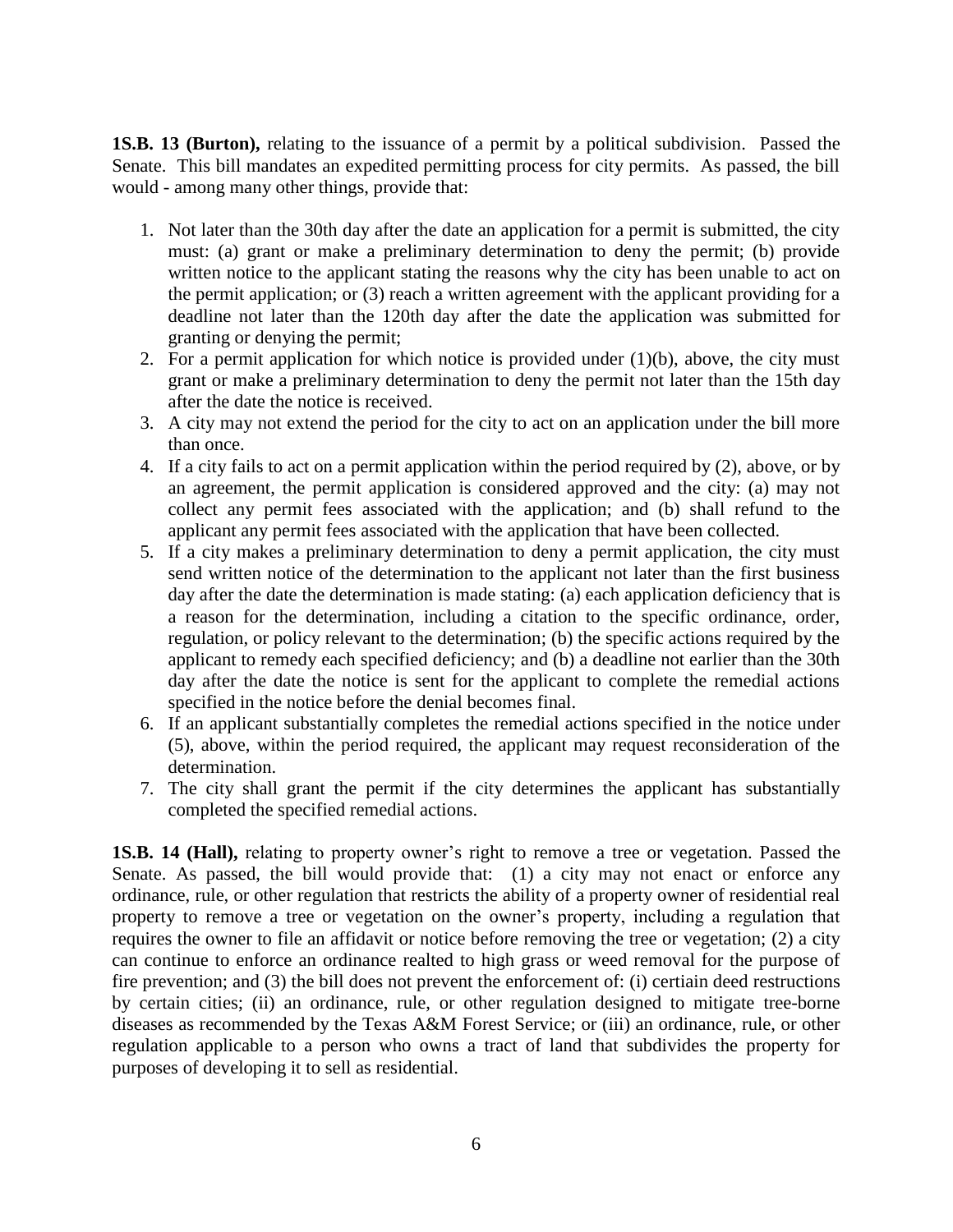# **First Special Session – City-Related Bills Filed**

*\*Note: Some of the bills listed here also appear in other sections (such as "Significant Floor Actions" and "Significant Committee Actions") because of the speed at which the Senate moved through its process.*

#### **Property Tax**

**1H.B. 5 (D. Bonnen) – Appraisal Cap**: would provide that an appraisal office may increase the appraised value of a parcel of commercial or industrial real property for a tax year to an amount not to exceed the lesser of: (1) the market value of the property for the most recent tax year that the market value was determined by the appraisal office; or (2) the sum of: (a) 20 percent of the appraised value of the property for the preceding tax year; (b) the appraised value of the property for the preceding tax year; and (c) the market value of all new improvements to the property.

**1H.B. 220 (Shaheen) – Revenue Cap**: would make numerous changes to the process for calculating and adopting property tax rates. Of primary importance to cities, the bill would adjust the property tax rollback rate in the following ways:

- 1. define "small taxing unit" as a taxing unit other than a school district for which the maintenance and operations tax rate proposed for the current tax year is: (a) two cents per \$100 of taxable value; or (b) would impose taxes of \$10 million or less when applied to the current total value for the taxing unit;
- 2. maintain an eight percent rollback rate for all small taxing units;
- 3. for a taxing unit other than a small taxing unit, provide for a rollback rate of five percent;
- 4. provide that any adopted rate of a taxing unit other than a small taxing unit exceeding the rollback rate would subject the taxing unit to an automatic rollback election to be held not less than 30 or more than 90 days after the day on which it adopted the tax rate, at which the voters would determine whether or not to reduce the tax rate adopted for the current year to the rollback rate; and
- 5. provide that the governing body of a taxing unit other than a small taxing unit may direct the designated officer or employee to calculate the rollback tax rate of the unit in the manner provided for a small taxing unit if any part of the unit is located in an area declared a disaster area during the current tax year by the governor or by the president of the United States.

(See **1H.J.R. 2**, below.)

**1H.B. 223 (Nichols) – Property Tax Appraisal**: would provide that land used principally as an ecological laboratory by a public or private college or university does not qualify for appraisal as qualified open-space land unless the land was appraised as qualified open-space land on the basis of that use for the 2017 tax year. (Companion bill is **1S.B. 78** by **Nichols**.)

**1H.B. 239 (Capriglione) – Property Tax Exemption**: would: (1) exempt from property taxation precious metal that is held in the Texas Bullion Depository regardless of whether the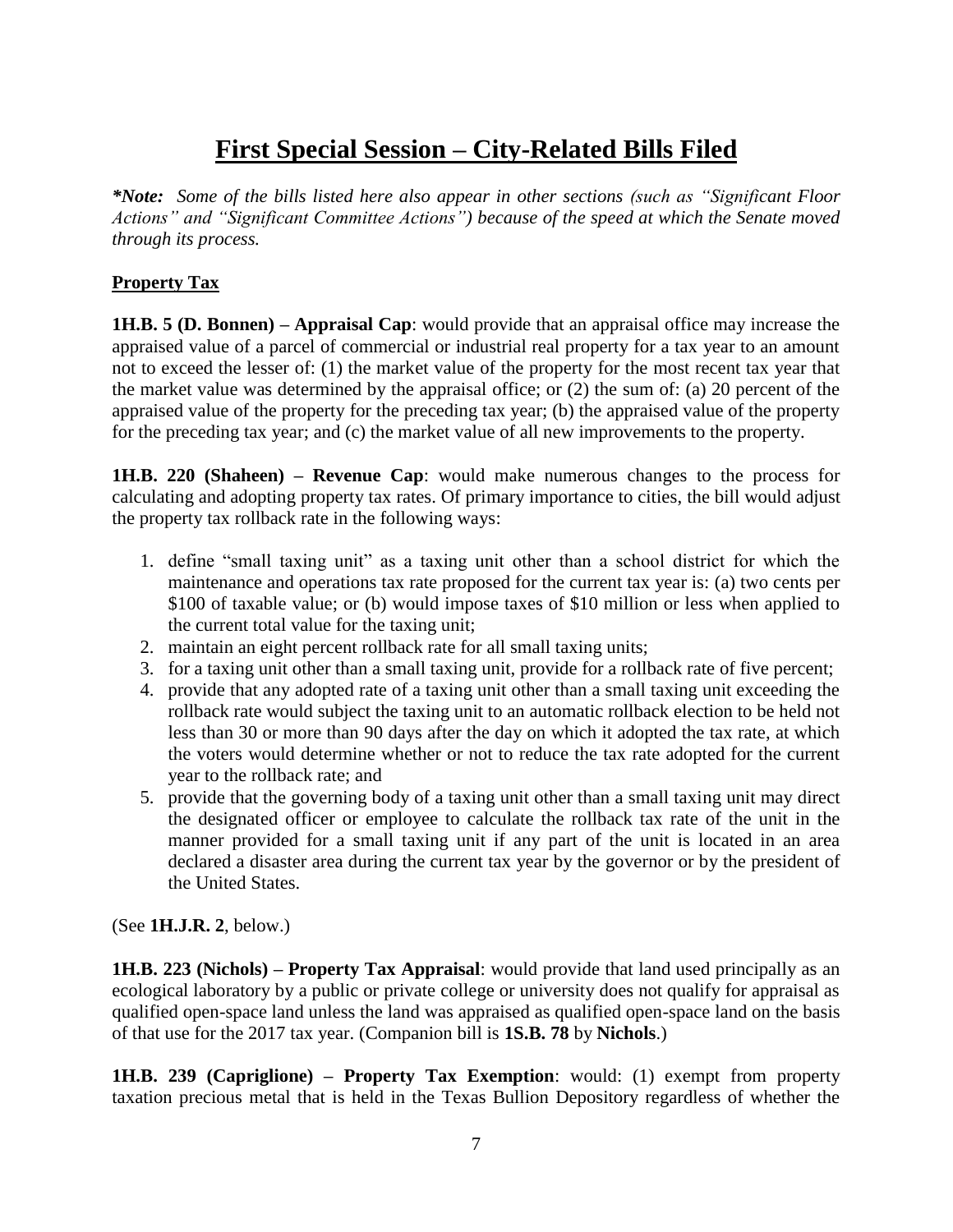precious metal is held or used by the person for the production of income; and (2) prohibit the governing body of a taxing unit from providing for the taxation of precious metal exempted from taxation under (1). (See **1H.J.R. 38**, below.)

**1H.B. 249 (Phillips) – Property Tax Exemption**: would provide that, if a change is made in the use of land appraised as qualified open-space land, an additional tax is imposed on land equal to the difference between the taxes imposed on the land for each of the three years preceding the year in which the change of use occurred, plus interest at an annual rate of five percent calculated from the dates on which the differences would have become due.

**1H.B. 251 (Phillips) – Property Tax Appraisal**: would define "wildlife management" for purposes of a property tax appraisal as actively using land in specific ways in accordance with standards developed by the Parks and Wildlife Department and the comptroller.

**1H.B. 261 (Neave) – Property Tax Limitation**: would provide that: (1) for a residence homestead that is located in an area declared by the governor to be a disaster area following a natural disaster and rendered uninhabitable or unusable as a result of the disaster, a taxing unit may not increase the total amount of property taxes the taxing unit imposes on a residence homestead above the amount of the taxes the taxing unit imposed on the residence homestead for the tax year in which the residence homestead was rendered uninhabitable; and (2) the limitation described in (1): (a) takes effect on January 1 of the first tax year following the tax year in which the natural disaster that renders the residence homestead uninhabitable or unusable occurs; and (b) expires on January 1 of the earlier of the first tax year: (i) following the tax year in which the fifth anniversary of the natural disaster occurs; or (ii) in which the property no longer qualifies as the property owner or surviving spouse's residence homestead. (See **1H.J.R. 40**, below.)

**1H.B. 266 (Munoz) – Appraisal District**: would, among other things, provide that: (1) an appraisal district is governed by a board of five directors; (2) one director is elected from each of the four commissioners precincts of the county for which the appraisal district is established; (3) the county assessor-collector is a director by virtue of the person's office; (4) if the county assessor-collector is ineligible to serve pursuant to a contract, the appraisal district is governed by the four directors elected from the commissioners precincts and a director elected from the county at large; and (5) the directors other than the county assessor-collector are elected at the general election for state an county officers and serve two-year terms beginning on January 1 of odd-numbered years.

**1H.B. 298 (Cosper) – Appraisal Cap**: would: (1) impose a seven percent appraisal cap on the appraised value of a residence homestead; and (2) provide that an appraisal office may increase the appraised value of real property other than a homestead for a tax year to an amount not to exceed the lesser of: (1) the market value of the property for the most recent tax year that the market value was determined by the appraisal office; or (2) the sum of: (a) 20 percent of the appraised value of the property for the preceding tax year; (b) the appraised value of the property for the preceding tax year; and (c) the market value of all new improvements to the property. (See **1H.J.R. 43**, below.)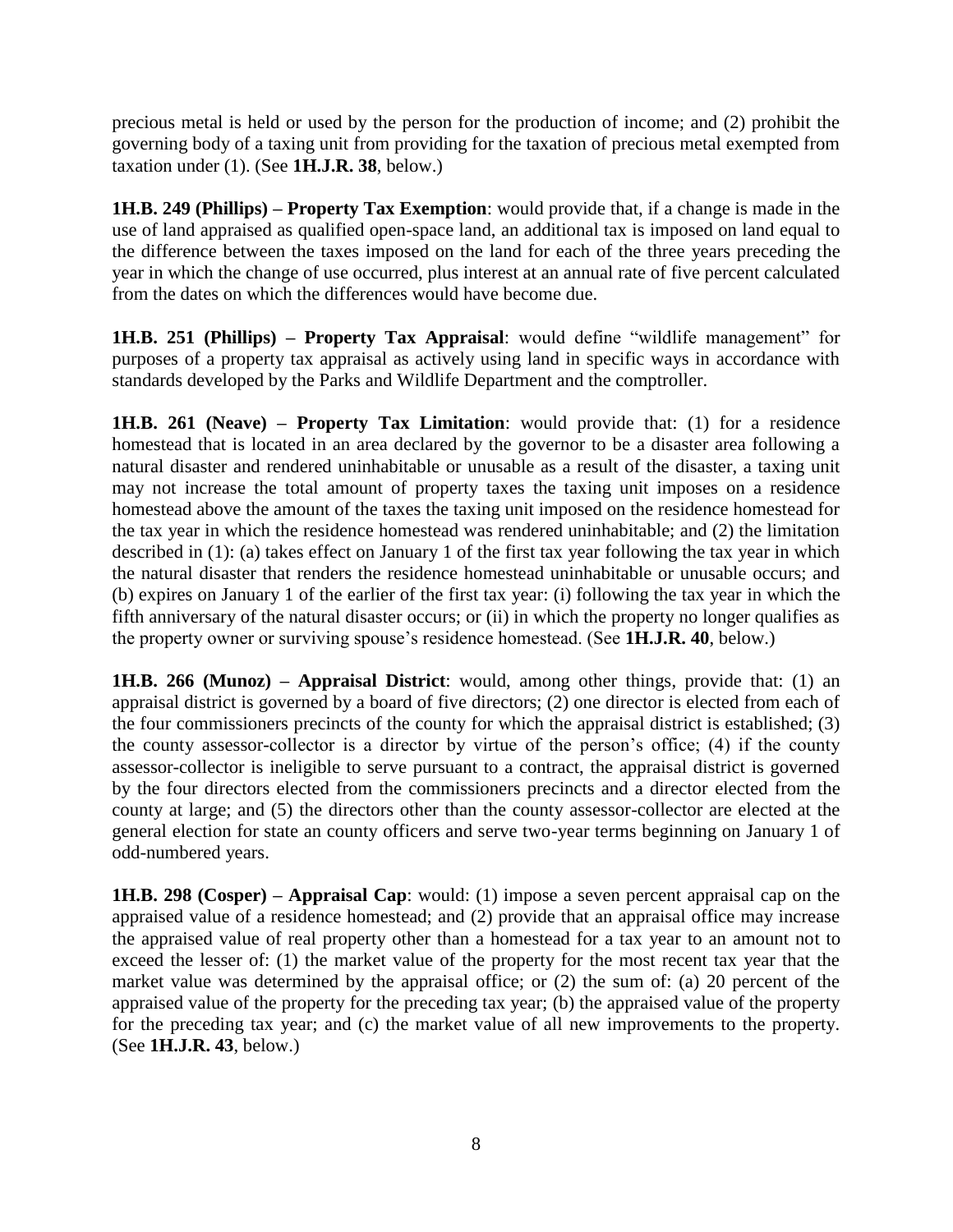**1H.B. 299 (Metcalf) – Appraisal Review Boards**: would, among other things, provide: (1) that an appraisal review board consists of five members elected by the voters of the county in which the appraisal district is established at the general election for state and county officers; and (2) that the members of the appraisal review board serve two-year terms beginning on January 1st of odd-numbered years.

**1H.B. 314 (Gervin-Hawkins) – Property Tax Exemption**: would provide that an eligible peace officer is entitled to a property tax exemption for the total appraised value of the officer's residence homestead if the residence homestead is located in a qualified high crime area. (See **1H.J.R. 44**, below.)

**1H.J.R. 2 (D. Bonnen) – Appraisal Cap**: would propose an amendment to the Texas Constitution to authorize the legislature by general law to limit the maximum appraised value of a parcel of commercial or industrial real property for a tax year to an amount not to exceed the lesser of: (1) the most recent market value of the property as determined by the appraisal entity; or (2) 120 percent, or a greater percentage, of the appraised value of the property for the preceding tax year of the appraised value of the property for the preceding tax year. (See **1H.B. 5**, above.)

**1H.J.R. 35 (D. Bonnen) – Appraisal Cap**: would propose an amendment to the Texas Constitution to authorize the legislature by general law to limit the maximum appraised value of a parcel of commercial or industrial real property for a tax year to an amount not to exceed the lesser of: (1) the most recent market value of the property as determined by the appraisal entity; or (2) 120 percent, or a greater percentage, of the appraised value of the property for the preceding tax year of the appraised value of the property for the preceding tax year.

**1H.J.R. 38 (Capriglione) – Property Tax Exemption**: would amend the Texas Constitution to authorize the legislature to exempt from property taxation precious metal held in the Texas Bullion Depository.

**1H.J.R. 40 (Neave) – Property Tax Limitation**: would propose an amendment to the Texas Constitution to provide that for a temporary period following a natural disaster the total amount of property taxes imposed on a residence homestead by a political subdivision may not exceed the amount of taxes the political subdivision imposed on the property in the year in which the property was rendered uninhabitable or unusable as a result of the disaster. (See **1H.B. 261**, above.)

**1H.J.R. 43 (Cosper) – Appraisal Cap**: would propose an amendment to the Texas Constitution to authorize the legislature, by general law, to: (1) impose a seven percent appraisal cap on the appraised value of a residence homestead; and (2) limit the maximum appraised value of a parcel of real property for a tax year to an amount not to exceed the lesser of: (a) the most recent market value of the property as determined by the appraisal entity; or (2) 120 percent, or a greater percentage, of the appraised value of the property for the preceding tax year of the appraised value of the property for the preceding tax year.. (See **1H.B. 298**, above.)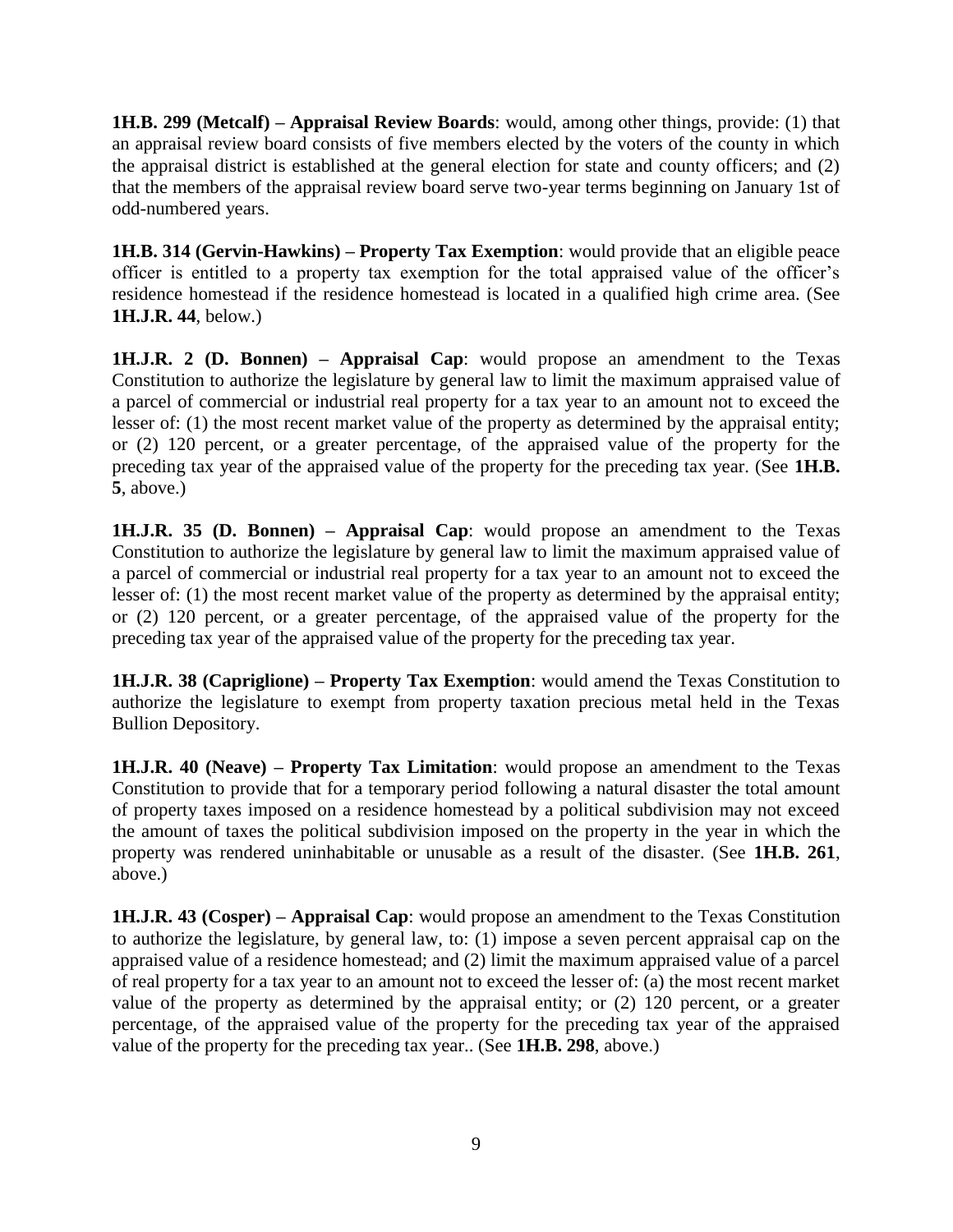**1H.J.R. 44 (Gervin-Hawkins) – Property Tax Exemption**: would propose an amendment to the Texas Constitution to provide that an eligible peace officer is entitled to a property tax exemption for the total appraised value of the officer's residence homestead if the residence homestead is located in a qualified high crime area. (See **1H.B. 314**, above.)

#### **Sales Tax**

**1H.B. 244 (Fallon) – Sales Tax Exemption**: would exempt from sales taxes a taxable item sold, leased, or rented within the boundaries of a United States military installation to a person who is a member of the United States armed forces on active duty if the sale, lease, or rental is made by a seller physically located at the installation.

**1H.B. 301 (Krause) – Sales Tax Substitute for Property Tax**: would authorize a city that, before June 30 of each year, adopts an ordinance or order providing that the city will not impose a property tax to adopt an ordinance to adopt, increase, reduce, or abolish a supplemental sales tax that acts as a substitute for the lost property tax revenue at any rate necessary to generate an equivalent amount of revenue as was being received when the property tax was in effect.

#### **Elections**

**1H.B. 267 (Fallon) – Early Voting at Temporary Branch Polling Place**: would provide that: (1) in an election in which the authority ordering the election has established at least five temporary branch polling places in the territory served by the early voting clerk, early voting by personal appearance at no less than 80 percent of the temporary branch polling places shall be conducted on the same days and during the same hours as voting is conducted at the main early voting polling place; (2) for all other elections, early voting by personal appearance at a temporary branch polling place may be conducted on any one or more days and during any hours of the period for early voting by personal appearance, as determined by the authority establishing the branch; and (3) the authority authorized to order early voting on a Saturday or Sunday may order such voting at any temporary branch polling place that is not required to conduct voting on the same days and during the same hours as voting is conducted at the main early voting polling place under (2).

**1H.B. 269 (Fallon) – Cell Phones**: would provide that: (1) a person may not use any mechanical or electronic means to take photographs, take video, or record sound within 100 feed of a voting station; and (2) a person may use the person's mobile phone to access information.

**1H.B. 279 (Reynolds) – Voter Identification**: would, among other things, provide that a voter must present only a voter registration certificate in order to vote, rather than any form of photo identification.

**1H.B. 294 (Fallon) – Early Voting**: would: (1) shorten the period for early voting by personal appearance on the November uniform election date to the  $10<sup>th</sup>$  day before election day through the fourth day before election day, except as otherwise provided by state law; (2) for an election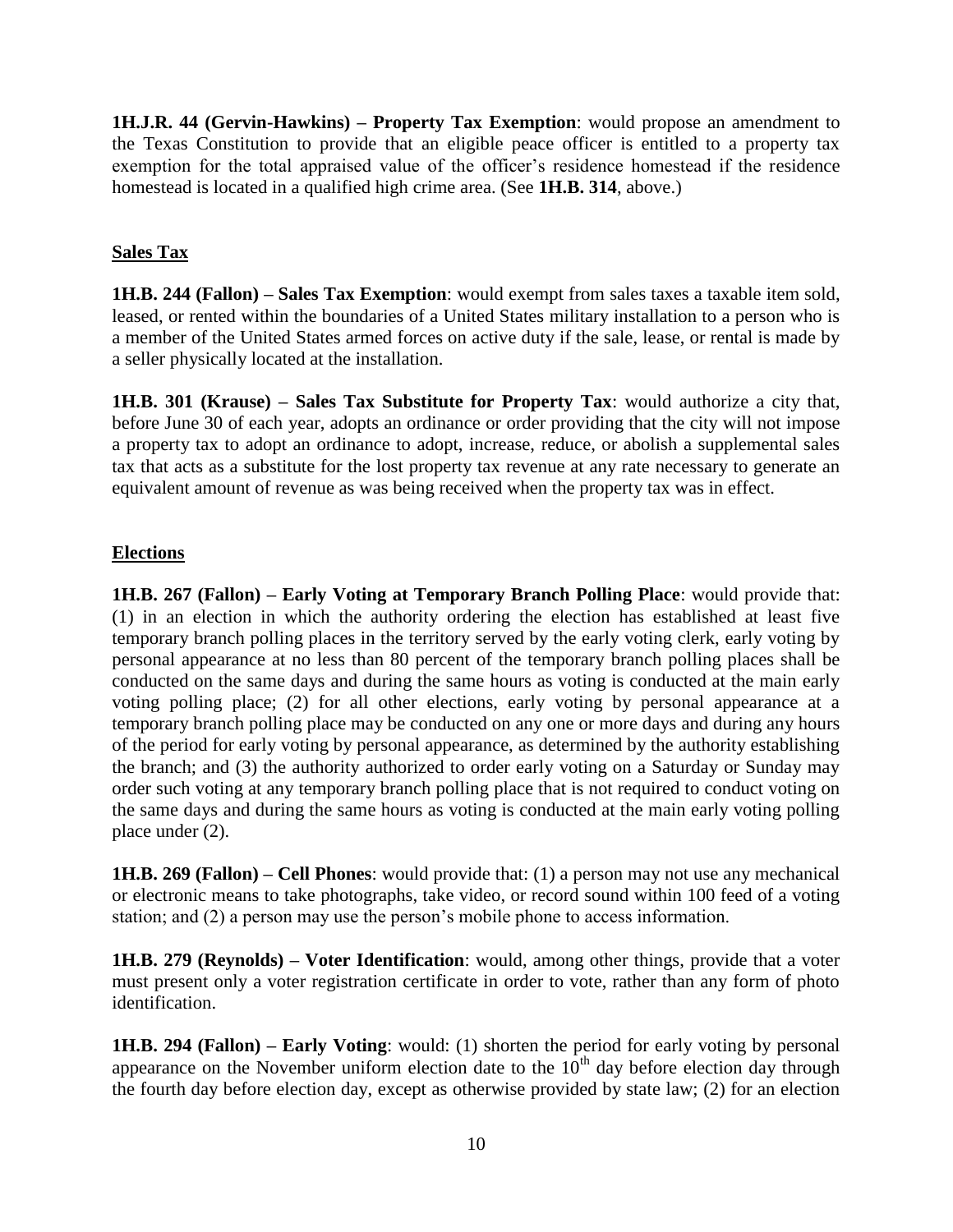ordered by a city, reduce the time that early voting by personal appearance at the main early voting place must be conducted to at least 12 hours on only one weekday (instead of 12 hours on two weekdays under certain circumstances); and (3) provide that the authority ordering an election may order early voting by personal appearance at the main early voting polling place to be conducted on a Saturday or Sunday during the early voting period.

**1S.B. 88 (Huffines) – Voting by Non-Citizens**: would increase the criminal punishment for conviction for a false statement on a voter registration application or illegal voting if the crime was committed by a person who is not a citizen of the United States.

**1S.B. 99 (Miles) – Election Cybersecurity**: would provide that: (1) in conducting a study regarding cyber attacks on election infrastructure, the secretary of state shall consult with county election officials, local law enforcement officials, and federal law enforcement officials; and (2) a county clerk shall report any cyber attack or attempted cyber attack on a county's voting system to the secretary of state not later than 48 hours after the discovery of the attack or attempted attack.

**1S.B. 101 (Menendez) – Voter Registration**: would provide that: (1) voter registration information released to a person by the voter registrar may not include: (a) a voter's social security number; or (b) the residence address of a voter who is a federal or state judge, if the voter has submitted the requisite affidavit; (2) a registrar may only furnish information from the voter registration list that is public information subject to required disclosure under the Texas Public Information Act, another law, or subpoena; and (3) the secretary of state may only furnish information from the statewide computerized voter registration list that is public information subject to required disclosure under the Texas Public Information Act, another law, or subpoena.

#### **Other Finance and Administration**

**1H.B. 14 (Springer) – Abortion Providers**: would, with limited exceptions, prohibit a governmental entity from entering into a taxpayer resource transaction or contract with an abortion provider or an affiliate of an abortion provider. (Companion bills are **1S.B.4** and **1S.B. 77** by **Schwertner**.)

**1H.B. 245 (Fallon) – Term Limits**: would authorize the governing body of a general law city to order an election to impose, amend, or repeal a limit on the number of terms of service a member of the governing body may serve.

**1H.J.R. 37 (Larson) – Term Limits**: would amend the Texas Constitution to provide that: (1) the legislature by general law shall require a political subdivision of this state that is governed by one or more elected officers to establish a limit on the number of terms a person may be elected to serve in an office of the political subdivision to ensure that a person may not serve longer than 12 years in an office; and (2) an officer who has been elected to serve for the maximum number of terms established by the political subdivision under (1) is not eligible for election to serve an additional term of that office.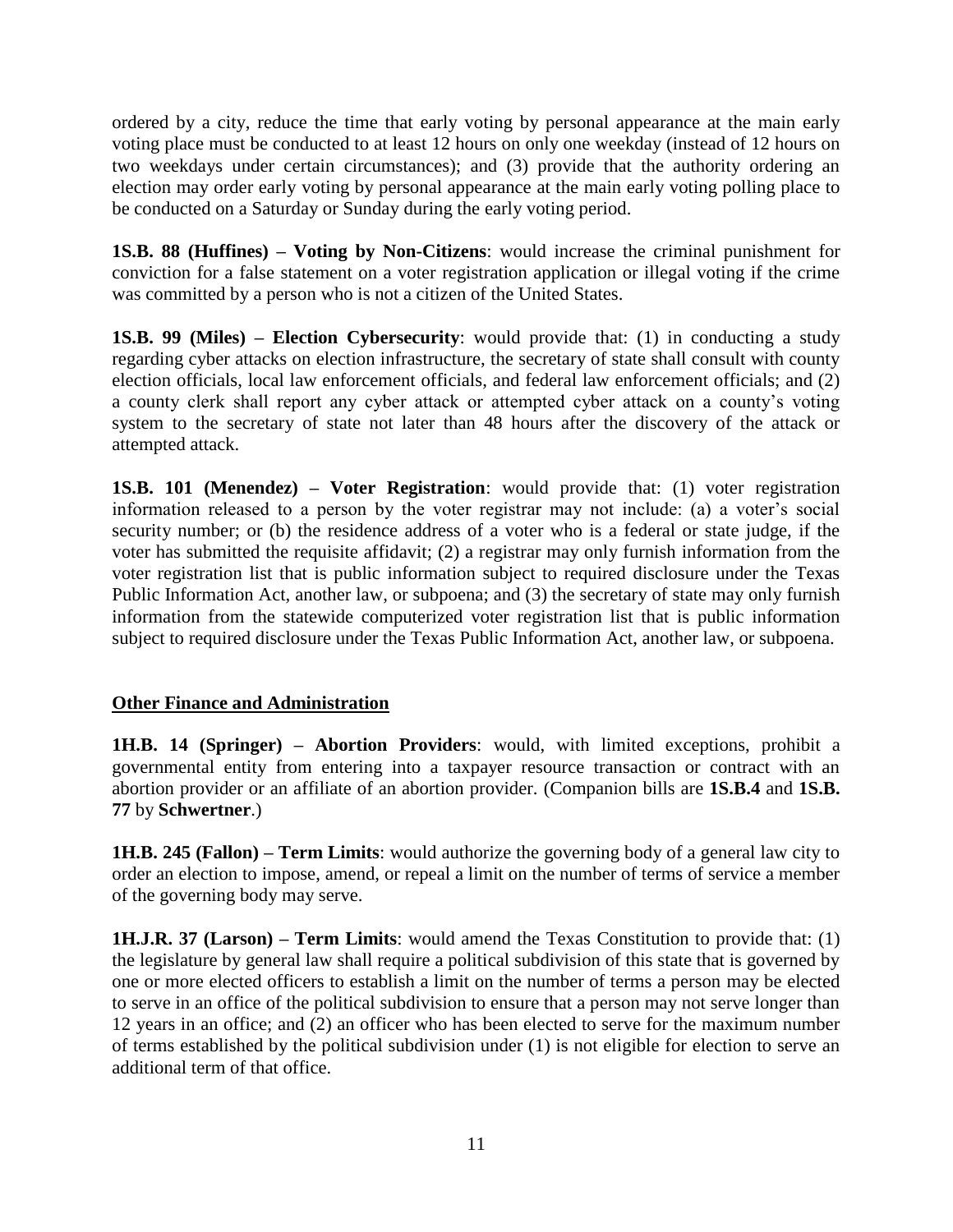**1S.B. 3 (Kolkhorst) – Local Government Bathrooms**: would: (1) provide that each multipleoccupancy restroom, shower, and changing facility of a political subdivision or an openenrollment charter school must be designated for and used only by persons of the same sex as stated on the person's birth certificate; and (2) except in accordance with federal law, as enacted by Congress and interpreted in controlling federal case law, and state law, as enacted by the legislature and interpreted in controlling case law of this state, prohibit a political subdivision or an open-enrollment charter school from adopting an order, ordinance, policy, or other measure to protect a class of persons from discrimination to the extent that the order, ordinance, policy, or measure regulates: (a) access to multiple-occupancy restrooms, showers, or changing facilities; or (b) participation in athletic activities; and (3) authorize the attorney general to enforce the requirement in (1) and the prohibition in (2) through mandamus or injunctive relief, and allow the attorney general to recover costs and attorney's fees. (Note: This bill has passed the Senate – see "Significant Floor Actions" elsewhere in this edition.)

**1S.B. 91 (Kolkhorst) – Local Government Bathrooms**: would: (1) provide that each multipleoccupancy restroom, shower, and changing facility of a political subdivision or an openenrollment charter school must be designated for and used only by persons of the same sex as stated on the person's birth certificate; (2) except in accordance with federal and state law, prohibit a political subdivision or open-enrollment charter school from adopting an order, ordinance, policy, or other measure to protect a class of persons from discrimination to the extent the order, ordinance, policy, or measure regulates: (a) access to multiple-occupancy restrooms, showers, or changing facilities; or (b) participation in athletic activities; and (3) authorize the attorney general to enforce the requirement in (1) and prohibition in (2) through mandamus or injunctive relief, and allow the attorney general to recover costs and attorney's fees.

#### **Community and Economic Development**

#### **1H.B. 7 (Phelan) – Tree Mitigation Fees**: would provide that:

- 1. a city that imposes a tree mitigation fee for tree removal that is necessary for development or construction on a person's property must allow that person to apply for a credit for tree planting under this section to offset the amount of the fee.
- 2. an application for a credit under (1), above, must be in the form and manner prescribed by the city.
- 3. to qualify for a credit under the bill, a tree must be: (a) planted on property for which the tree mitigation fee was assessed or mutually agreed upon by the city and the person planting the tree; and (b) at least two inches in diameter at the point on the trunk 4.5 feet above ground.
- 4. for purposes of determining a mutually agreed upon planting location, the city and the person planting the tree may consult with an academic organization, state agency, or nonprofit organization to identify an area for which tree planting will best address the science-based benefits of trees and other reforestation needs of the city.
- 5. the amount of a credit provided to a person under the bill must be: (a) applied in the same manner as the tree mitigation fee assessed against the person; and (b) at least 50 percent of the amount of the tree mitigation fee assessed against the person.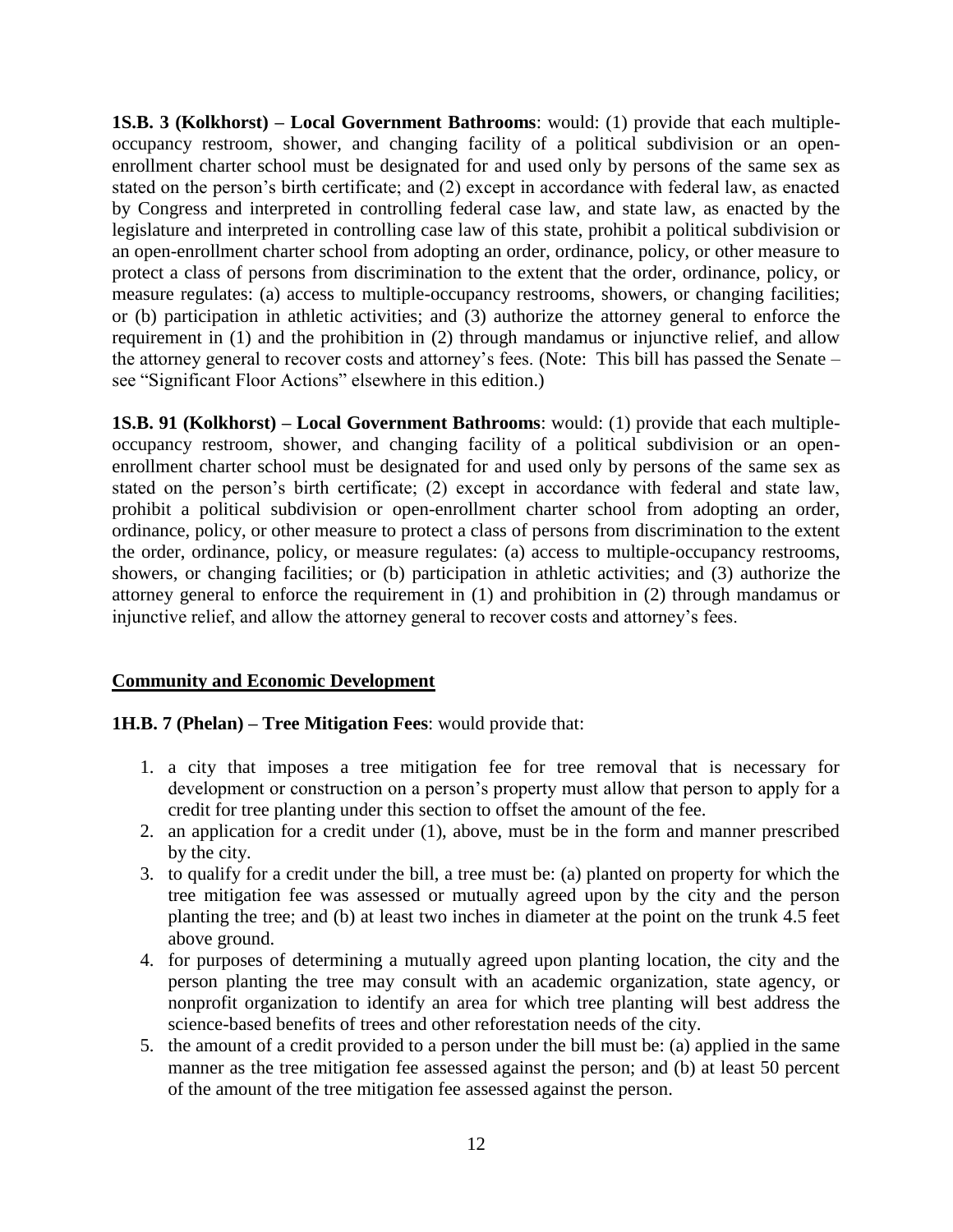- 6. as long as the municipality meets the requirement to provide a person a credit under (1), above, the bill does not affect the ability of or require a city to determine: (a) the size, number, and type of trees that must be planted to receive a credit under the bill, except as provided by (3)(b), above; (b) the requirements for tree removal and corresponding tree mitigation fees, if applicable; or (c) the requirements for tree planting methods and best management practices to ensure that the tree grows to the anticipated height at maturity.
- 7. the bill does not apply to property within five miles of a federal military base in active use as of September 1, 2017.

(Companion bill is **S.B. 107** by **Kolkhorst**.) (Note: This bill has been reported from a House committee – see "Significant Comittee Actions" elsewhere in this edition.)

**1H.B. 293 (J. Johnson) – Group Homes**: would: (1) prohibit a person from establishing or operating a group home for recovering substance abusers unless the person holds a license issued by the Health and Human Services Commission (HHSC); (2) authorize HHSC to adopt rules and fees related to licensing a group home for recovering substance abusers; and (3) provide that the prohibition in (1) does not apply to: (a) certain persons with other types of licenses or exempt from licensing; (b) a hotel; (c) a retirement community; (d) a monastery or convent; (e) certain child-care facilities; (f) family violence shelter centers; or (g) a sorority, fraternity, or any other dormitory associated with an institution of higher education.

**1H.B. 308 (Bell) – Eminent Domain**: would provide, among other things, that: (1) after making a bona fide offer, an entity with eminent domain authority shall disclose to the property owner any new, amended, or updated appraisal report produced or acquired by or on behalf of the entity after making the offer and used in determining the entity's opinion of value; (2) a disclosure required by (1) must be made not later than the earlier of: (a) the 10th day after the date the entity receives the appraisal report; or (b) the third business day before the date of a special commissioner's hearing if the appraisal report is to be used at the hearing; (3) a court shall dismiss a condemnation proceeding unless the entity that files a petition proves to the court that the entity has not violated legal procedural requirements; and (4) a court that grants a motion to dismiss shall make an allowance to the property owner for reasonable and necessary fees for attorneys, appraisers, and photographers and for the other expenses incurred by the property owner to the date of the hearing.

**1H.J.R. 41 (Uresti) – Annexation/Taxation**: would propose an amendment to the Texas Constitution that would apply only to the ad valorem taxation by a city of property located in an area that is first included in the corporate boundaries on or after January 1, 2019, and provide that the tax is phased in over a four-year period.

**1S.B. 83 (Bettencourt) – Annexation/Extraterritorial Jurisdiction**: would provide that: (1) a home rule city shall make publicly available a digital map (in addition to a paper map under current law) reflecting annexations and extraterritorial jurisdiction (ETJ) changes; (2) a city, before the 90th day after the date it adopts or amends an annexation plan, shall give written notice with certain provisions to each property owner in any area that would be newly included in the city's extraterritorial jurisdiction as a result of the proposed annexation; (3) a home rule city, before the 90th day after the date it adopts or amends an annexation plan, shall create and make publicly available a digital map that identifies the area proposed for annexation and any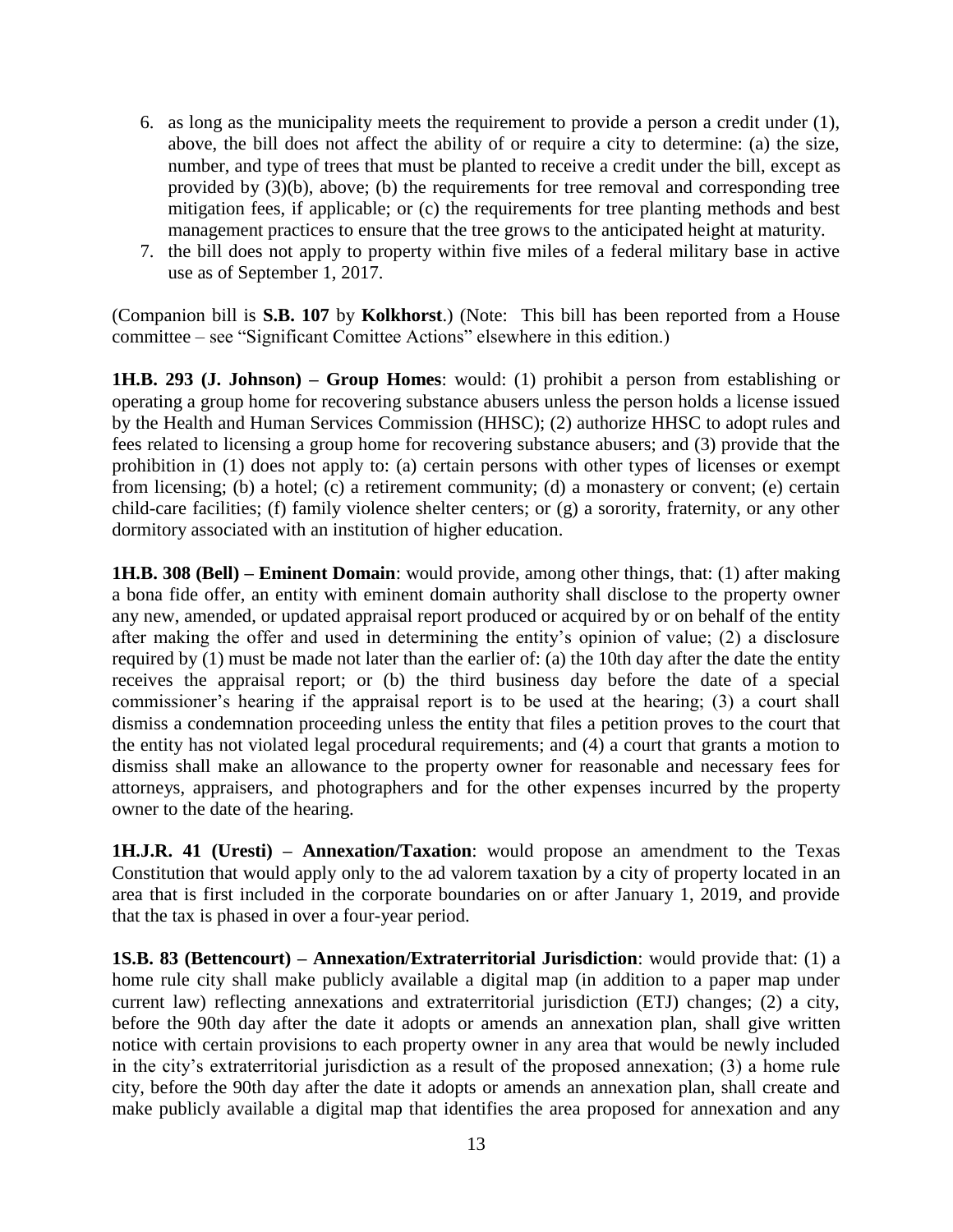area that would be newly included in the city's ETJ as a result of the proposed annexation; (4) in addition to publishing notice of annexation hearings in a newspaper of general circulation in the city and area to be annexed, the notice must be published in a newspaper of publish notice of the hearings in a newspaper of general circulation in any area that would be newly included in the city's ETJ resulting from the proposed annexation; and (5) if applicable, the notice for each annexation hearing must include: (a) a statement that the completed annexation of the area will expand the city's ETJ; (b) a description of the area that would be newly included in the city's ETJ; (c) a statement of the purpose of ETJ designation; and (d) a list of municipal ordinances that would be applicable in the area that would be newly included in the city's ETJ; and (6) in addition to the notice requirements for a plan-exempt annexation, a home rule city, before it may institute annexation proceedings, shall create and make publicly available a digital map that identifies the area proposed for annexation and any area that would be newly included in the city's ETJ as a result of the proposed annexation.

**1S.B. 86 (Campbell) – Tree Ordinance Preemption**: would provide, among other things, that: (1) a city may not regulate the trimming or removal of trees or timber in the extraterritorial jurisdiction of the city; and (2) the bill does not apply to the trimming or removal of a tree in the easement or right-of-way of a pipeline or utility line.

**1S.B. 98 (V. Taylor) – Chickens**: would provide that: (1) a political subdivision may not impose a requirement that prohibits an individual from raising or keeping six or fewer chickens in the boundaries of the political subdivision; (2) a city may impose reasonable requirements on the raising or keeping of poultry that do not have the effect of prohibiting the raising or keeping of six or fewer chickens, including: (a) a limit on the number of chickens an individual may raise or keep in excess of six; (b) a prohibition on breeding poultry; (c) a prohibition on raising or keeping roosters; or (d) the minimum distance an individual must maintain between a chicken coop and a residential structure; and (3) a requirement adopted by a political subdivision that violates the prohibition in (1) is void.

**1S.B.104 (Uresti) – Annexation**: would completely rewrite the Municipal Annexation Act in essentially the same way as 1.S.B. 6 (Campbell) to severely curtail the ability of cities to annex property, but with two less burdensome provisions. Generally, the bill would provide that:

- 1. A "Tier 1 county" means a county with a population of less than 500,000.
- 2. A "Tier 2 county" means a county with a population of 500,000 or more.
- 3. A "Tier 1 municipality" means a municipality wholly located in one or more tier 1 counties that proposes to annex an area wholly located in one or more tier 1 counties.
- 4. A "Tier 2 municipality" means a municipality: (a) wholly or partly located in a tier 2 county; or (b) wholly located in one or more tier 1 counties that proposes to annex an area wholly or partly located in a tier 2 county.

The two provisions that differ from 1S.B. 6 would provide that:

1. A new subchapter C-5 of the Local is created that applies only to a tier 2 municipality and authorizes the annexation of an area with a population of 200 or more only if the following conditions are met, as applicable: (a) the city holds an election in the area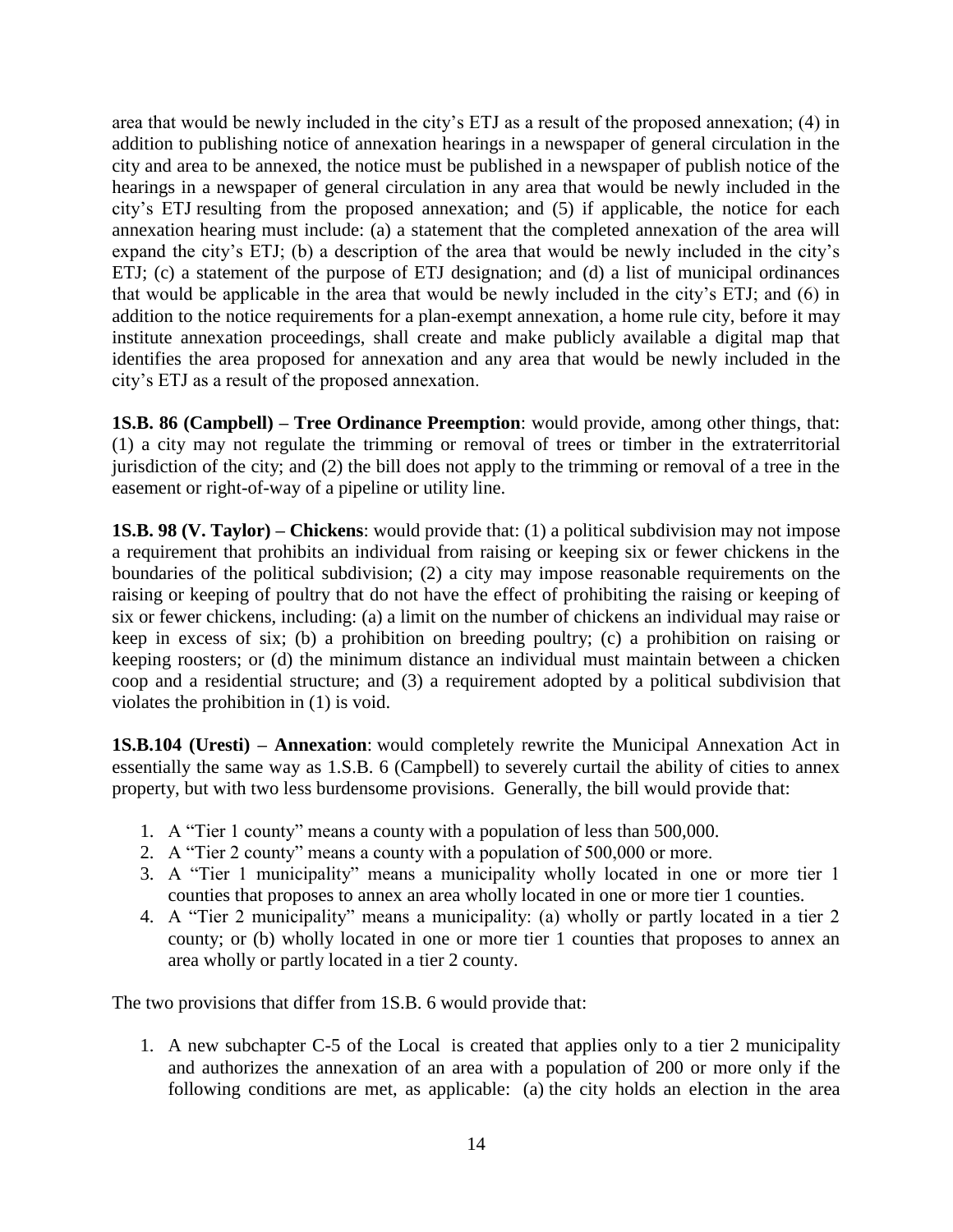proposed to be annexed at which the qualified voters of the area *and the city* may vote on the question of the annexation and a majority of the votes received at the election approve the annexation

2. A city may annex any part of the area located within five miles of the boundaries of a military base under the requirements applicable to a tier 1 municipality.

#### **Personnel**

**1S.B. 94 (Hughes) – Labor Organizations/Payroll Deductions**: would: (1) prohibit the state or a political subdivision of the state from deducting or withholding from an employee's salary or wages payment of dues or membership fees to a labor organization or other similar entity, including a trade union, labor union, employees' association, or professional organization; and (2) except from the prohibition in (1) certain fire, police, and emergency medical services personnel. (Companion bill is **1H.B. 156** by **Isaac**.)

#### **Public Safety**

**1H.B. 235 (Fallon) – Red Light Cameras**: would provide that the county assessor-collector or the Texas Department of Motor Vehicles may not refuse to register a motor vehicle solely because the owner of the motor vehicle is delinquent in the payment of a civil penalty resulting from a violation detected by a photographic traffic signal enforcement system.

**1H.B. 240 (S. Thompson) – Drug Offenses**: would provide that the offense of possession of a Penalty Group 1 controlled substance must be a usable quantity of more than 0.02 grams but less than one gram. (Note: current law provides that it is an offense to possess less than one gram.)

**1H.B. 241 (S. Thompson) – Drug Offenses**: would reduce the penalty for possession of a small amount of certain controlled substances from a state jail felony to a class A misdemeanor.

**1H.B. 280 (Fallon) – Driver's License**: would provide that a voter registration certification is not satisfactory proof of authorization to be in the United States for purposes of obtaining a driver's license.

**1H.B. 296 (Stickland) – Handguns**: would provide, among many other things and with certain exceptions, that a person who is not otherwise prohibited by law may, without a license, openly carry a handgun.

**1H.B. 316 (Dutton) – Juveniles**: would modify the age of criminal responsibility in various statutes.

**1H.B. 317 (Uresti) – Immigration Enforcement**: would repeal most of the provisions from S.B. 4 (the so-called "sanctuary cities" bill) from the 2017 regular session.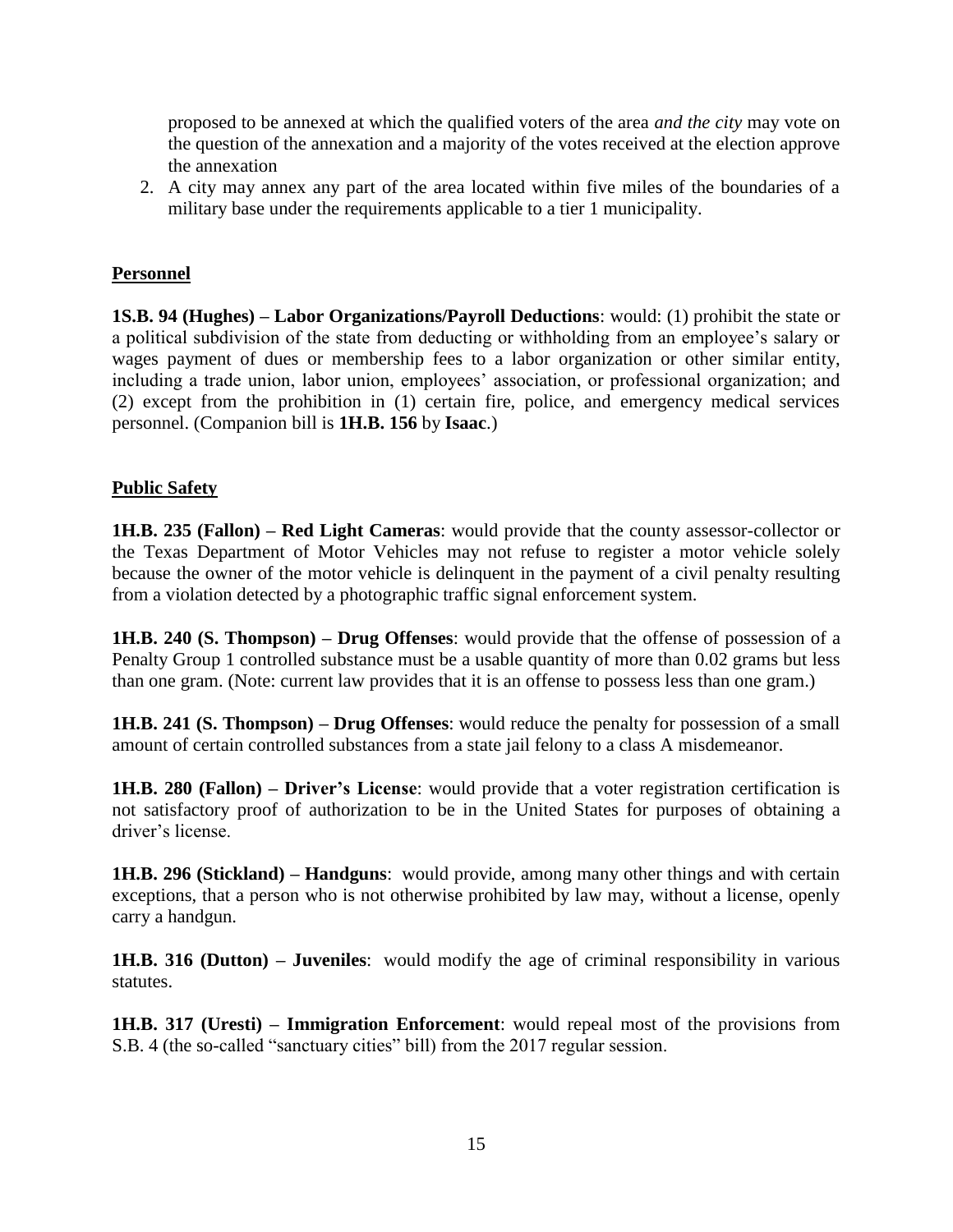#### **Transportation**

**1H.B. 221 (Pickett) – Overweight Vehicles**: would make various changes to the certain laws related to overweight vehicles, including automobile transport backhauls, emergency vehicles, boat transporters, and others.

**1H.B. 250 (Fallon) – Injury of Protestor**: would provide that a person operating a motor vehicle who injures another person with the motor vehicle is not liable for the injury if: (1) the person operating the motor vehicle was exercising due care; and (2) the person injured was blocking traffic in a public right-of-way while participating in a protest or demonstration.

**1S.B. 92 (Zaffirini) – Cell Phone Ban**: would: (1) preempt a city from regulating or prohibiting distracted driving, including the use of a wireless communication device while operating a motor vehicle; and (2) create the state law offense of distracted driving, which would prohibit a person from operating a motor vehicle while engaging in an activity that is not related to the operation of the motor vehicle and interferes with the operator's ability to safely operate the vehicle.

#### **Utilities and Environment**

**1H.B. 26 (Larson) – Regulation of Groundwater**: would provide: (1) the rules of a groundwater conservation district in effect on the date of an application for a permit or permit amendment are the only district rules that may govern the district's decision to grant or deny the application; (2) a groundwater conservation district may not deny a permit because the applicant intends to export groundwater for use outside the district; and (3) procedures for a groundwater conservation district to adopt a moratorium on the issuance of a permit or permit amendment.

**1H.B. 27 (Larson) – Brackish Groundwater**: would: (1) allow groundwater conservation districts to adopt rules for the issuance of permits to withdraw brackish groundwater from a well in a designated brackish groundwater production zone for a project designed to treat the brackish groundwater to drinking water standards; (2) require groundwater conservation districts to adopt such rules, if the district receives a petition from a person with a legally defined interested in groundwater in the district; (3) provide for a minimum term of 30 years for a permit issued for a well that produces brackish groundwater from a designated brackish groundwater production zone; and (4) require the holder of a permit to report to the groundwater conservation district on the amount of brackish groundwater withdrawn and aquifer levels.

**1H.B. 226 (Larson) – Interregional Water Planning Council**: would require the Texas Water Development Board to appoint an interregional planning council consisting of one member from each regional water planning group to improve coordination among the regional water planning groups.

**1H.B. 228 (Larson) – Aquifer Storage and Recovery**: would, among other things, provide: (1) for an expedited procedure on an application for a water right involving an aquifer storage and recovery project; and (2) specific procedures for an application for an amendment to a water right to convert use from reservoir storage to aquifer storage and recovery.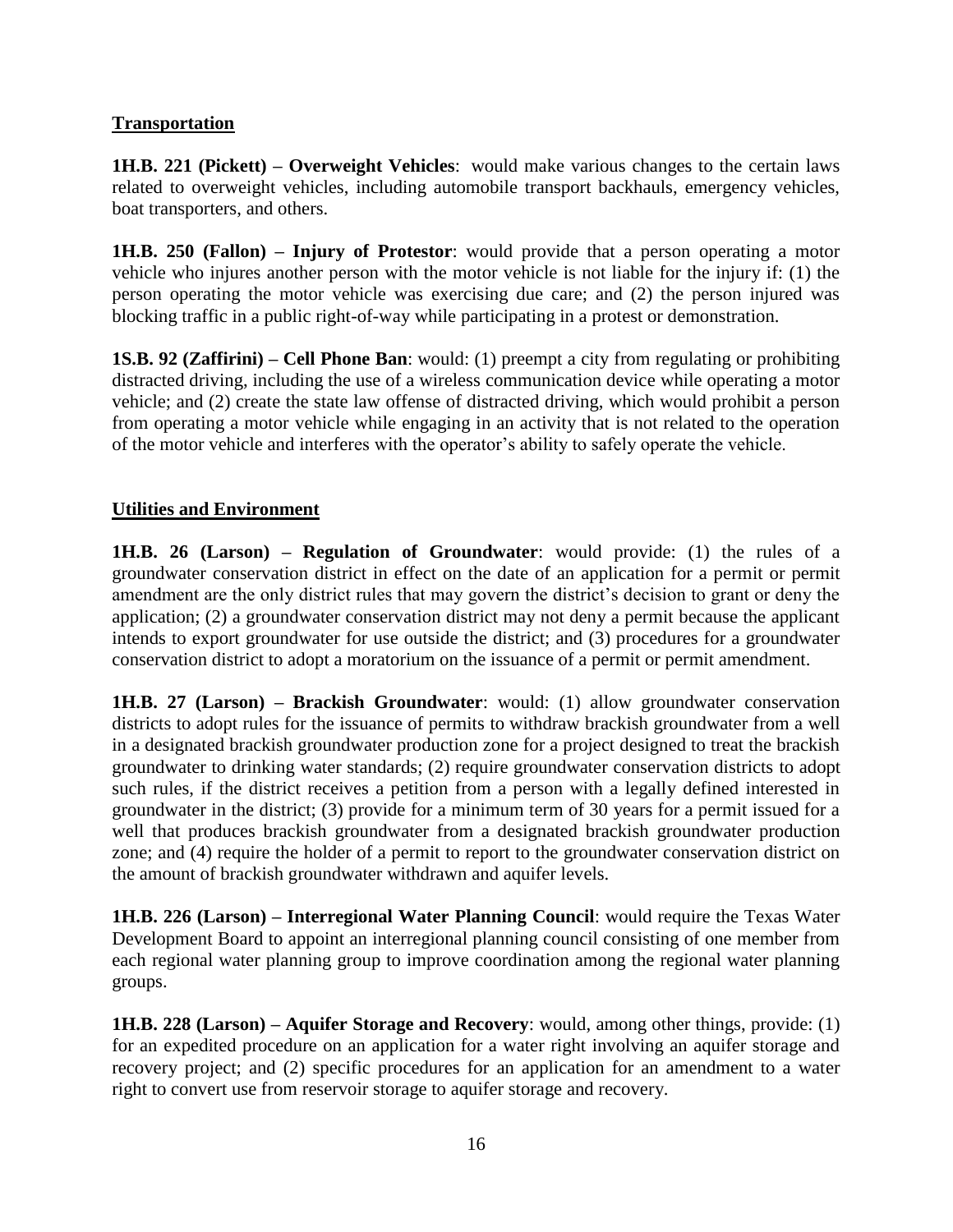**1H.B. 229 (Larson) – State Participation Account**: would allow the Texas Water Development Board to use the state participation account to provide financial assistance for the development of a desalination or aquifer storage and recovery facility to meet existing or projected future water needs.

**1H.B. 230 (Larson) – State Water Pollution Control Fund**: would: (1) provide that persons for projects eligible for assistance under Section 603(c) of the Federal Water Pollution Control Act are eligible for state funding administered through the Texas Water Development Board (TWDB); and (2) allow the TWDB to use the revolving fund for loans for a term not to exceed the lesser of 30 years or the projected useful life.

**1H.B. 275 (Ashby) – Groundwater Conservation District**: would automatically extend the term of a permit to transfer groundwater outside of a groundwater conservation district to a term not shorter than the term of the operating permit and would also extend the permit term for each additional term an operating permit is renewed.

**1H.B. 276 (E. Thompson) – Municipal Solid Waste Facilities**: would require the Texas Commission on Environmental Quality to conduct an assessment of the safety and regulation of municipal solid waste facilities.

**1H.B. 277 (Larson) – Texas Water Development Board**: would require the Texas Water Development Board to conduct studies of aquifer storage and recovery projects identified in the state water plan and report the results of each study to regional water planning groups and interested persons.

**1H.B. 295 (Anchia) – Climate Change**: would create the Texas Climate Change Mitigation and Adaptation Commission, which must include a representative of the municipal electricity sector.

**1H.B. 304 (Morrison) – Grease or Grit Trap Waste**: would: (1) prohibit the Texas Commission on Environmental Quality (TCEQ) from issuing a permit, registration, or other authorization for land application of grease trap waste or grit trap waste; and (2) provide that the prohibition in (1) does not apply to: (a) the disposal of grease trap waste or grit trap waste at a municipal solid waste (MSW) Type I landfill permitted by the TCEQ; (b) the processing of grease trap waste or grit trap waste at a MSW Type V compost facility permitted or registered by the TCEQ; or (c) land application of Grade 1 or Grade 2 compost generated at a Type V compost facility permitted to compost grease trap waste by the TCEQ.

### **City Officials Testify**

When the legislature is in session, nothing compares to the effectiveness of city officials testifying at the Capitol. City officials who take their time to travel to Austin to speak out on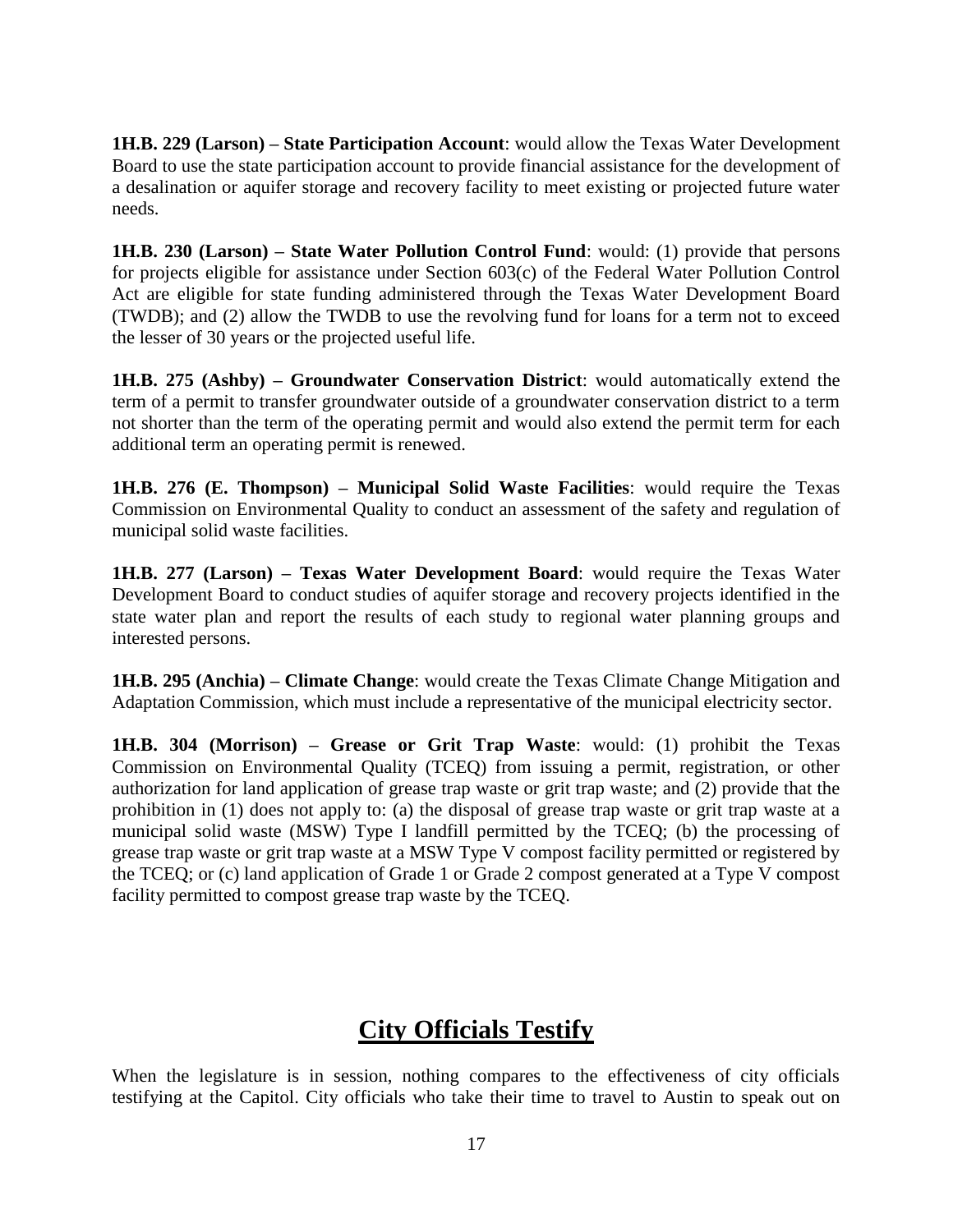important city issues should be applauded by us all. The League extends its thanks to all those who have vigilantly represented cities during this special session.

The following officials testified in committee hearings held through July 25:

- Aaron Bovos, Chief Financial Officer, City of Fort Worth
- Aaron Woolverton, Assistant Chief, City of Austin
- Allen Bogard, City Manager, City of Sugar Land
- Charles Cato, Chief of Police, City of Mesquite
- Craig Farmer, Planning and Development Director, City of Weatherford
- Craig Foshee, ADA Coordinator (Facilities), City of Mesquite
- Betsy Price, Mayor, City of Fort Worth
- Beth South, Councilmember, City of Westlake Hills
- Brian Plunkett, Councilmember, City of Westlake Hills
- David Billings, Councilmember, City of Fate
- Deborah Fisher, Councilmember, City of Lucas
- Derrick K. Freeman, Mayor, City of Port Arthur
- Donald Glywasky, Lawyer, City of Galveston
- Hilary Shine, Executive Director of Public Information, City of Killeen
- James Jones, Sargeant, San Antonio Police Department
- James M. Kuykendall, Mayor, City of Oak Ridge North
- Jeff Casper, Mayor Pro-Tem, City of Mesquite
- Jerry Bark, Director of Parks and Recreation, City of Harker Heights
- Jimmy Flannigan, Councilmember, City of Austin
- Jocelyn Murphy, Planning Manager, City of Fort Worth
- Joe Zimmerman, Mayor, Sugar Land
- Jungus Jordan, Council Member, Fort Worth
- Ret. Major General Juan G. Ayala, Director of Military Affairs, City of San Antonio
- Keith Mars, City Arborist, City of Austin
- Laura Hill, Mayor, City of Southlake
- Linda Anthony, Mayor, City of West Lake Hills
- Mary Dennis, Mayor, City of Live Oak
- Mary Elliott, Director of Planning and Annexation, City of Fort Worth
- Melinda Ramos, Senior Assistant City Attorney, City of Fort Worth
- Michael Barger, Sergeant, Austin Police Department
- Michael Loftin, Assistant City Manager of Finance, City of Galveston
- Michael Sawaya, Exec. Director of Convention and Sports Facilities, City of San Antonio
- Mike Shannon, Development Services Director, City of San Antonio
- Patricia Link, Assistant City Attorney, City of Austin
- Peter Zanoni, Deputy City Manager, City of San Antonio
- Randal Scott, Division Manager of Park Planning, City of Austin
- Rhonda McCollough, Council Member, City of West Lake Hills
- Richard DePalma, Vice Chair of Parks and Recreation Board, City of Austin
- Rick Ramirez, Intergovernmental Relations Manager, City of Sugar Land